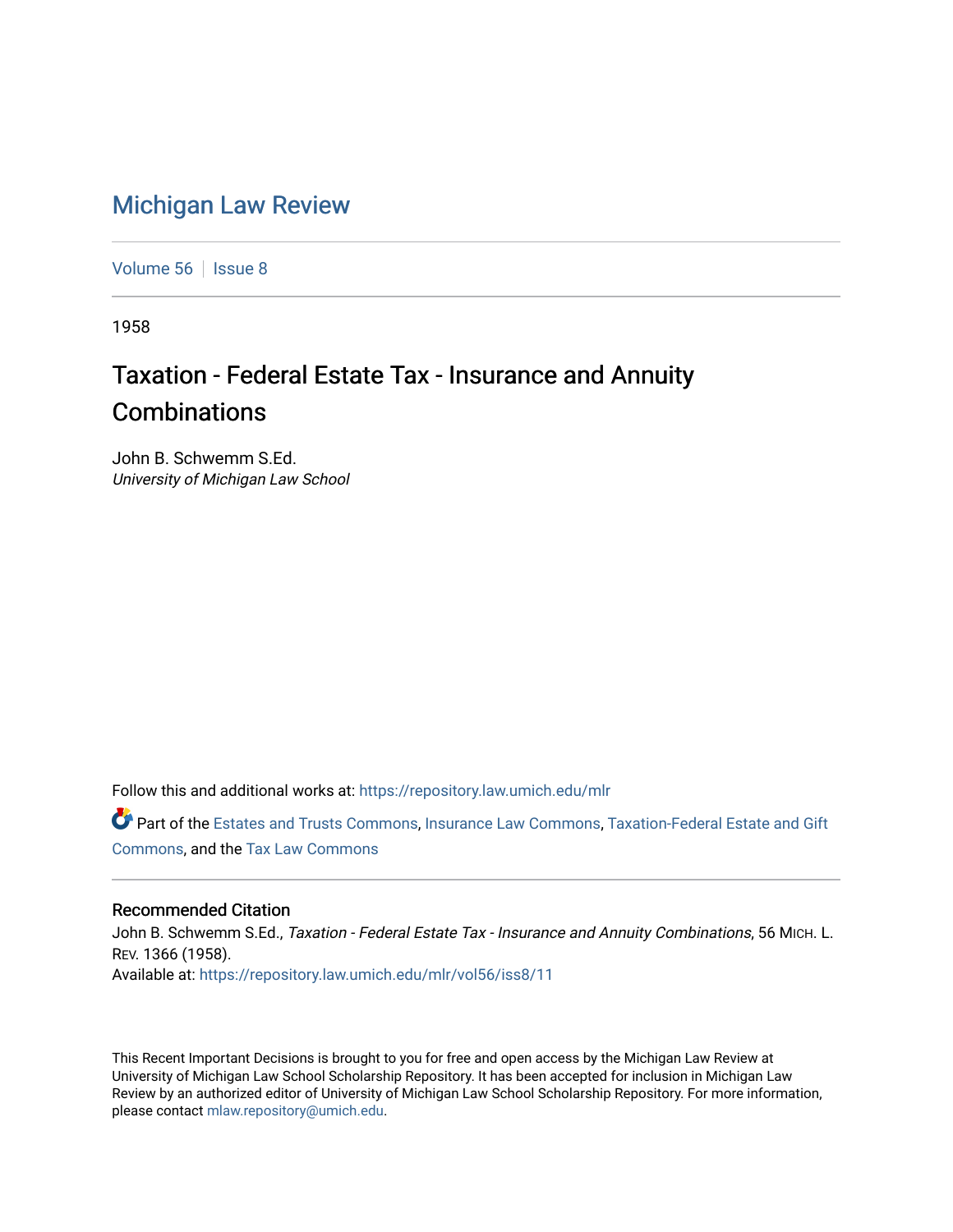TAXATION-FEDERAL ESTATE TAX-INSURANCE AND ANNUITY COMBINA-TIONS-Decedent, aged seventy-six, invested in three single premium life insurance policies. Issuance of each was conditioned on the purchase of a single life, nonrefundable annuity of specified value, and no physical examination was required. Each combination was balanced so that the total premium, exclusive of loading charges, equalled the face value of the insurance. The resulting correlation between compound interest and annuity disbursements made the guaranteed payments to the annuitant correspond precisely with the expected income of a reinvestment of the entire deposit by the insurer.1 Decedent retained the annuity rights, but all present and future interests in the life policies were transferred to her children and the plaintiff-executor eight years prior to her death.2 The Commissioner contended that the insurance proceeds were subject to an estate tax under I.R.C., section 2036, which includes in the gross estate the value of any property of which decedent has at any time made a transfer for less than a full and adequate consideration "under which he has retained for life  $\dots$  (i) the possession or enjoyment of, or the right to income from, the property. . . . "3 This contention was rejected by the district court<sup>4</sup> but accepted by the Court of Appeals for the Third Circuit.<sup>5</sup> On appeal to the United States Supreme Court, *held,* reversed, three justices dissenting. Although each combination was the product of a single, integrated transaction, the contracts were from the time of issuance separate and distinct and decedent could not, therefore, be said to have retained a life interest in the transferred property. *Fidelity-Philadelphia Trust Co. v. Smith,* 356 U.S. 274 (1958).

Essentially, the basic question in the case was what constituted the "property" which decedent transferred to the donees. Because of the actuarial relationship, the government took the position that each policy of life insurance with its corresponding annuity made one indivisible investment. The company's agreement would thus be viewed as being to return the principal sum at death with interest payable to decedent in the meantime, the gift to the insurance beneficiary consisting of a remainder interest only. Such an approach has been accepted by a

:! For a detailed explanation of the actuarial concepts involved, see Commissioner v. Keller's Estate, (3d Cir. 1940) 113 F. (2d) 833.

2 Decedent's children were named primary beneficiaries and the plaintiff-executor contingent beneficiary to take under trust the share of any child that might pre-decease the insured. Two of the policies appear to confer the right of cash surrender on the children directly and not in their capacities as beneficiaries. That right in the third policy was eventually transferred to the plaintiff pursuant to an agreement making the aforesaid trust thereafter unalterable and irrevocable.

<sup>3</sup>I.R.C. (1939), §811(c)(l)(B), as amended 63 Stat. 894, §7(a) (1949), involved in the principal case, was reinacted unchanged as I.R.C. (1954), §2036.

<sup>4</sup>Fidelity-Philadelphia Trust Co. v. Smith, (E.D. Pa. 1956) 142 F. Supp. 561.

5 Fidelity-Philadelphia Trust Co. v. Smith, (3d Cir. 1957) 241 F. (2d) 690.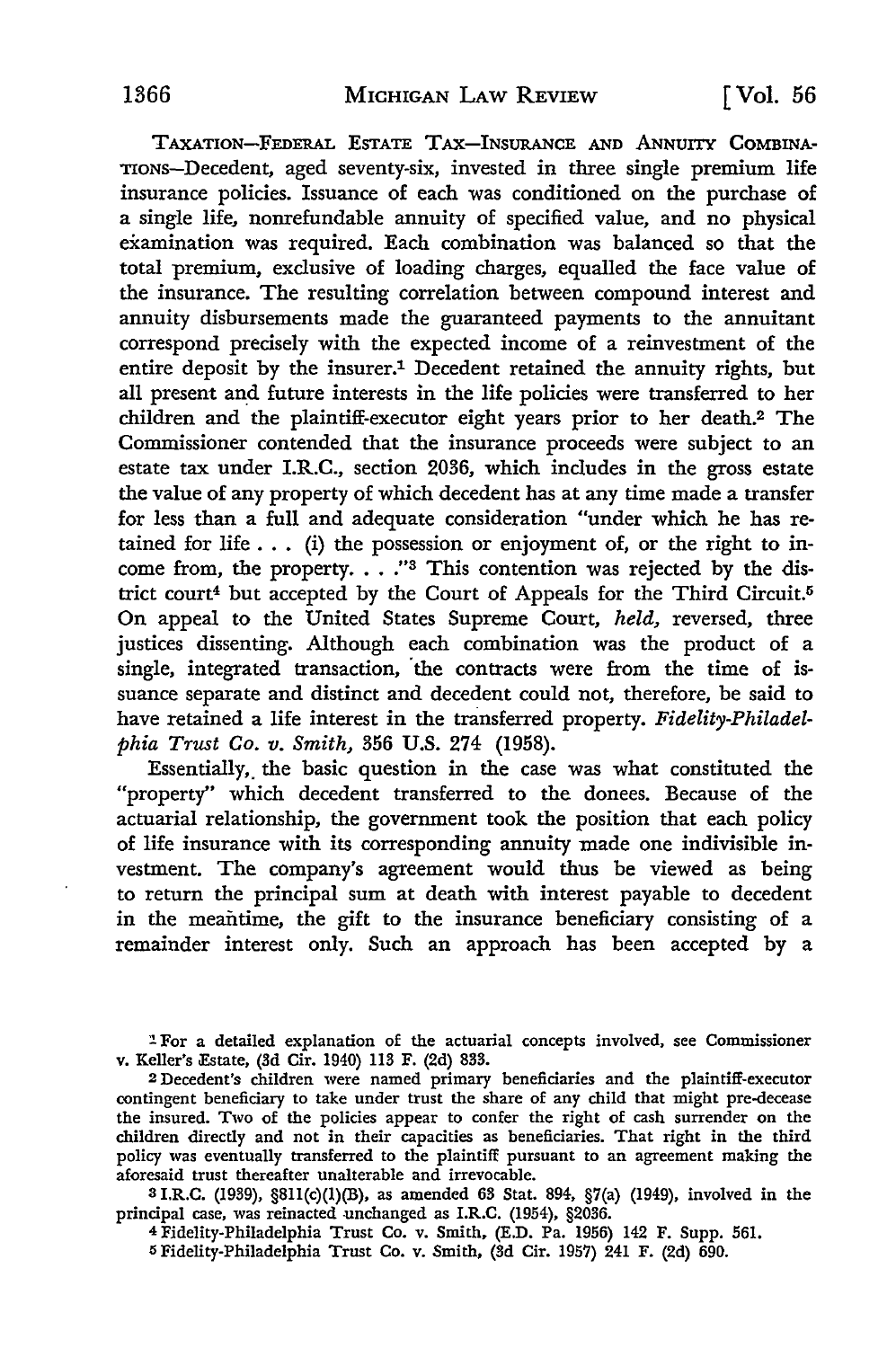majority of courts passing on this type of arrangement.6 Moreover, the Supreme Court previously has decided that the life insurance proceeds in this context are not to be considered "insurance" for estate tax purposes,<sup>7</sup> a result which now appears settled<sup>8</sup> and which is explainable only if the •two contracts are considered an entity. But in the principal case the Court concluded that each policy is a separate item of property, stressing that the annuity could have been acquired alone, that it would have continued unimpaired had the life policy been extinguished, and that either could have been separately assigned.9 The result appears to have been reached primarily because the contracts, after issuance, had a formally independent existence. The Court has often stated, however, that it will look to substance rather than form or legal niceties in matters of taxation.10 In view of this and of the fact that both the petitioner's and government's arguments are logically sound, it would seem more satisfactory to approach the basic question by also considering whether the economic realities and statutory purpose decree that the contracts *should*  be thought of as indivisible. In an analogous series of cases the decedent made in substance a complete and irrevocable transfer of property in return for a contractual promise of certain payments for the remainder of his life. The transferred property generally has been held to be free of any estate tax liability on grounds that the donor could not be said to have retained any possessory interest or enjoyment therein.11 Similarly, trans-

<sup>6</sup>Burr v. Commissioner, (2d Cir. 1946) 156 F. (2d) 871; Conway v. Glenn, (6th Cir. 1952) 193 F. (2d) 965; Estate of Reynolds, 45 B.T.A. 44 (1941). Contra, Bohnen v. Harrison, (7th Cir. 1952) 199 F. (2d) 492, affd. per curiam 345 U.S. 946 (1953), by an equally divided Court. The tax court has held that an actual surrender by the donee prior to the transferor's death would avoid the tax. Estate of Hutchinson, 20 T.C. 749 (1953). Reasoning from substance, however, it is difficult to see why this event, which has no effect either on decedent or her estate, should reverse the outcome.

<sup>7</sup>Commissioner v. LeGierse, 312 U.S. 531 (1941). The Court there said, at 539 to 541, that to constitute insurance, "the amounts must be received as the result of a transaction which involved an actual 'insurance risk' at the time the transaction was executed... We cannot find such an insurance risk in the contracts.  $\ldots$  The  $\ldots$  annuity and the insurance are opposites; in this combination the one neutralizes the risk customarily inherent in the other." In LeGierse there had been no assignment of the insurance rights, but this factor does not appear to be significant. "The principle that the proceeds are not considered 'receivable . . . as insurance' applies whether at death the rights and benefits of the policies are in the hands of the insured or another person." Principal case at 278, note 3. It is clear that as the purpose and result of the interrelationship of the contracts is to avoid incurring any insurance risk, the combined premium in this sense is looked upon by the company as an aggregate sum.

8 It nevertheless seems arguable that for income tax purposes the proceeds should be considered "insurance" in the hands of the beneficiary. The Court has yet to pass directly on this question.

<sup>9</sup>Principal case at 280.

10 E.g., Helvering v. Hallock, 309 U.S. 106 (1940).

11 E.g., Welch v. Hall, (1st Cir. 1943) 134 F. (2d) 366; Hirsh v. United States, (Ct. CI. 1929) 35 F. (2d) 982. These and similar decisions are often referred to as "private annuity" cases. See generally, Surrey and Aronson, "Inter Vivos Transfers and the Federal Estate Tax," 32 CoL. L. REv. 1332 (1932).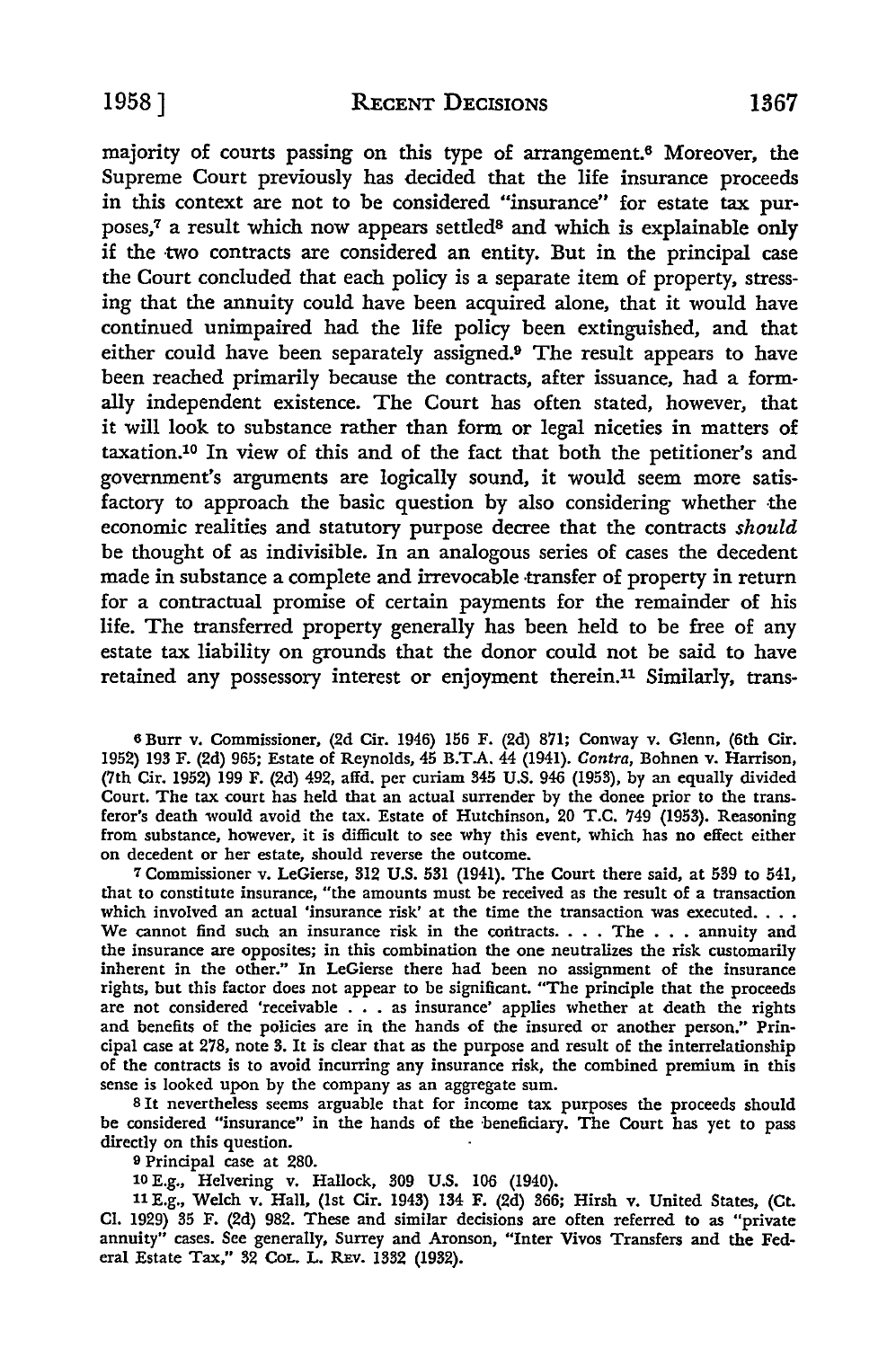£erred property ·has not been taxed merely because the donor later made use of, or received benefits from it at the sufferance of the donee. The rationale has been that the statutory language requires such results.12 \_Standing alone, however, such an argument is not persuasive since in the area of taxation the courts have never been adverse to treating one situation "as if' it were another when they are convinced this is warranted.13 Nevertheless, where the\_ contract liability neither restricts nor is dependent upon the donee's use or enjoyment of the gift res, the result that has been reached appears desirable because the interest of the donor does not remain, after the transaction, directly related to that which he has given away; rather, his interest and that of the transferee are independent of one another. On the other hand, in cases involving joint and survivor annuities, where the basic question is identical with that in the principal case, the contract has been held taxable as akin to a trust in which an annual sum is reserved by, the settlor to be paid from income and corpus with remainder over.<sup>14</sup> The Court in the instant case distinguishes these cases on the grounds that if the donor's annuity is extinguished the donee's interest is destroyed, and that beneficial enjoyment by the donee is dependent upon and must await the death of the donor.<sup>15</sup> The first argument is not persuasive.16 But in terms of economic realities the Court would seem justified in drawing a distinction between cases in which the donee could presently obtain possessory enjoyment and those in which he could not. The former situation, in which the donor's death is of formal significance only and where all essential incidents of ownership are vested in the donee, conceivably should result· in no estate taxation. The opinions, however, have not stressed this factor as determinative either in the insurance-annuity cases or in cases involving analogous problems. Indeed,

12 See Gardner v. Delaney, (D.C. Mass. 1952) 103 F. Supp. 610 at 616. Compare generally, Peek v. United States, (E.D. Pa. 1941) 38 F. Supp. 826.

13 It has· been suggested that this approach be taken if the "annuity" closely approximates the expected income from the property transferred. Surrey and Aronson, "Inter Vivos Transfers and the Federal Estate Tax," 32 CoL. L. REV. 1332 (1932). However in a case where decedent gave to his wife a gift equal in amount to the purchase price of an insurance contract on his life, and himself bought an annuity so she could obtain such a contract, the death proceeds were held to be not includible in his estate. Estate of Dundore, P-H 1942 T.C. Mem. Dec. [42,028.

14 E.g., Commissioner v. Clise, (9th Cir. 1941) 122 F. (2d) 998; Forster v. Sauber, (7th Cir. 1957) 249 F. (2d) 379. Cf. Old Colony Trust Co. v. Commissioner, (1st Cir. 1939) 102 F. (2d) 380. Where purchase of the annuity has been by decedent's employer, however, the result has been otherwise. Commissioner v. Twogood's Estate; (2d Cir. 1952) 194 F. (2d) 627; Higgs' Estate v. Commissioner, (3d Cir. 1950) 184 F. (2d) 427. These latter cases appear to be in basic conflict with the former group, treating the original contract as in reality two separate annuities, a present one for the first annuitant and a deferred one for the survivor. Joint and survivor annuities are now specifically treated in I.R.C., §2039.

15 Principal case at 279, note 5.

16 The contract involved is often irrevocable and thus the question of extinguishment is not material. E.g., Commissioner v. Clise, note 14 supra.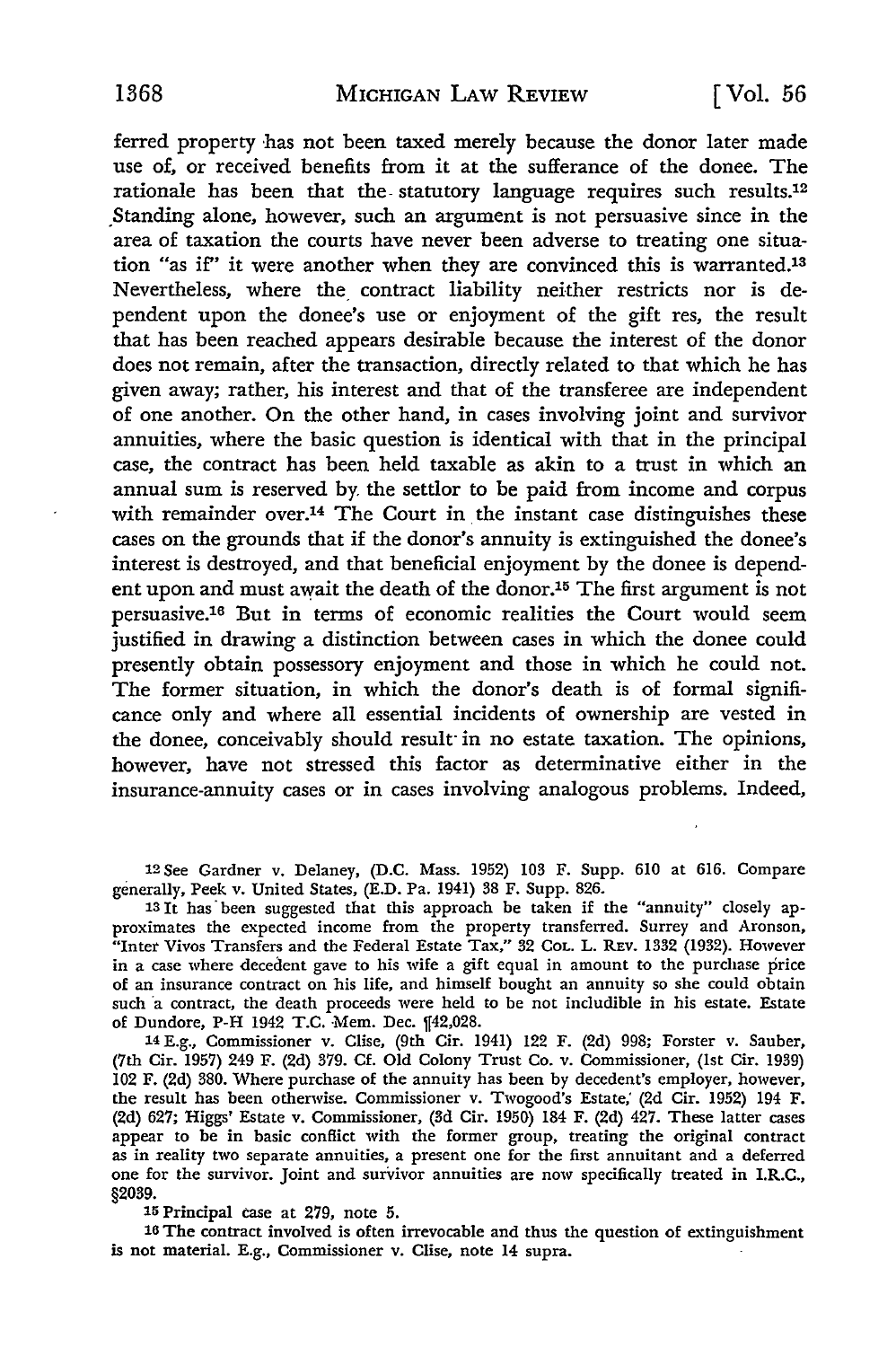the Supreme Court expressly rejected it in interpreting section 811 (c) (1) (C) of the 1939 code,<sup>17</sup> and it remains to be seen whether it will be incorporated as a limitation on the principal decision. Further, desirable ·as this distinction may be, it is a difficult one to arrive at through any analysis of section 2036 itself since it necessarily involves as a point of reference the point of the transferee. In the comparatively early case of *May v. Heiner,18*  the Court held an irrevocable trust with life interest retained not to be subject to an estate tax under the "take effect at death" clause. What is now section 2036 was Congress' answer to this decision and appears to have been specifically aimed at including in the taxable estate transfers where actual possession is postponed until death though title vests indefeasibly in the donee at an earlier date.19 In view of this objective it should be arguable that if decedent in the instant case gave the rights of cash surrender to the donees other than as beneficiaries,20 the situation *is* outside the intended reach of the relevant taxing provision since the donor's death is no longer of pivotal significance. The manner in which the section is written, however, requires analysis from the viewpoint  $\epsilon$ <sup>E</sup> the donor.<sup>21</sup> This being so, the persuasiveness of the principal decision rests on finding a meaningful difference between the instant case and that of an irrevocable trust with life interest retained. The latter appears clearly within the purview of section 2036 even though the remainder beneficiaries may, absent express disabling restraints, alienate their interests prior to the transferor's death.22 Such a difference may lie in the fact that to decedent the contracts were distinct since they served separate purposes and, as

17 Goldstone v. United States, 325 U.S. 687 (1945). The case involved an insuranceannuity combination where the donor-"insured" retained a contingent reversionary in. terest in the entire proceeds of both contracts but gave the donee-beneficiary the power to cut off this interest at any time. However, as the donee did not do this the Court held that as a matter of objective fact the transfer was not finally effectuated until the donor's death.

1s 281 U.S. 238 (1930).

19 See 74 CoNG. REc. 77199 (1931); H. Rep. 1412, 81st Cong, 1st sess. (1949).

20 If the donees held this right as beneficiaries its effective exercise would have been contingent on the children surviving the decedent. See principal case, appellate court opinion at 692, note 5 supra. In this situation, which has not been present in similar cases, the better view would clearly appear to be that of upholding the tax since the effective enjoyment would necessarily have been postponed until the donor's death.

21 That is, the ultimate question in each case is not what the donee can or cannot do but what, if anything, the donor has retained. After promulgation of the predecessor of §2036, the Court reversed May v. Heiner, note 18 supra, in Commissioner v. Estate of Church, 335 U.S. 632 (1949). This decision, with others such as Goldstone v. United States, note 17 supra, and Helvering v. Hallock, note 10 supra, shows the Court, undoubtedly influenced by the passage of what is now §2036, coming to interpret the "take effect at death" clause also from the viewpoint of the donor.

22 There is in fact a greater likelihood that an indefeasible remainder interest in a trust would be prematurely conveyed than that an insurance policy of comparable face value would be surrendered since the discounted value of the former interest almost always exceeds the cash surrender value of the latter.